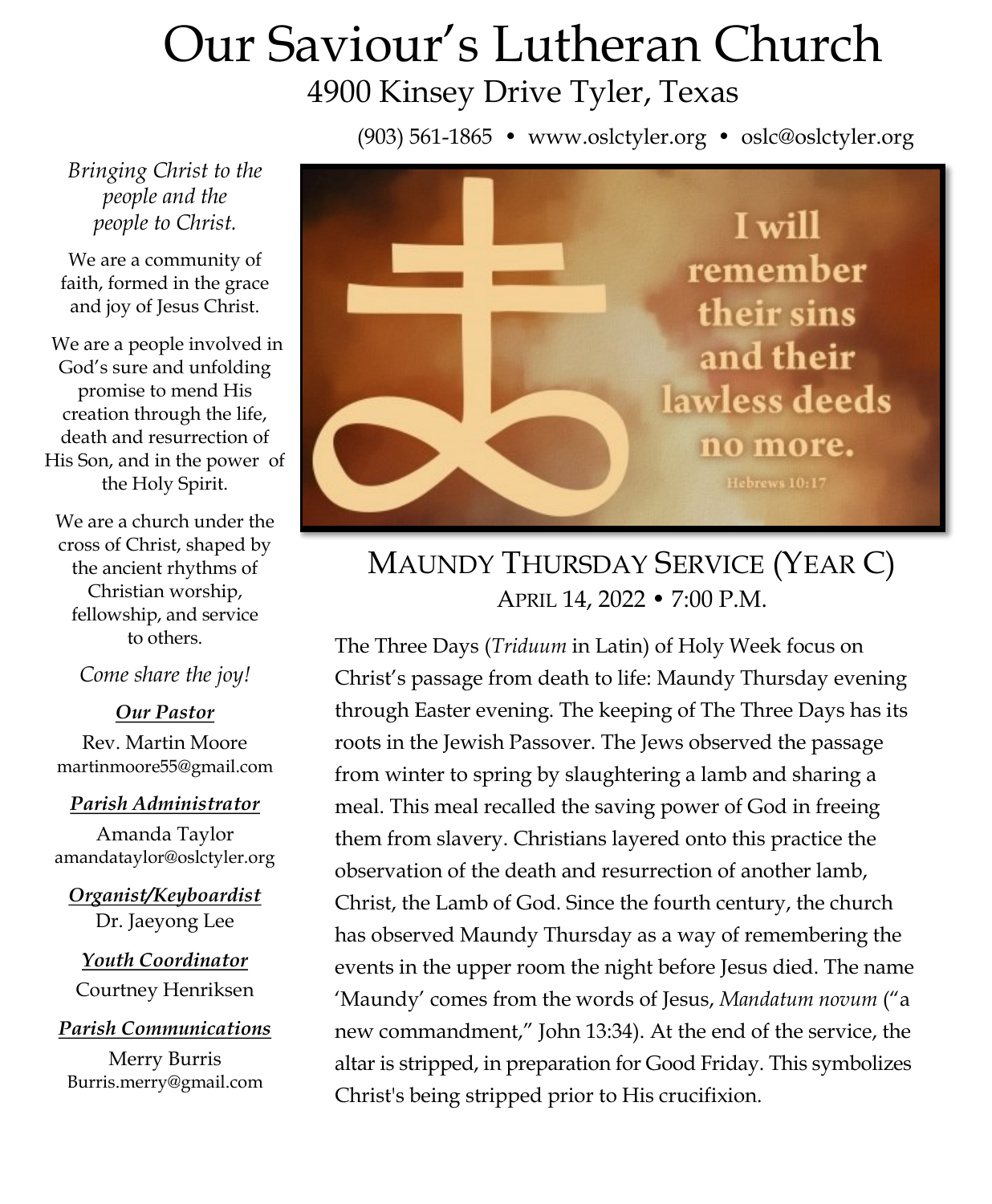#### **PRELUDE**

In the ancient church the sermon was delivered prior to the Confession, Absolution, and the Sharing of the Peace because this was the day in which the penitent whom had been absent from the Church or had been disciplined were invited to reconcile to God and to His people.

#### **SERMON**

#### THE LAST SUPPER: A PLACE OF FORGIVENESS

*Please stand*

#### **OPENING HYMN**

*"LORD, WHOSE LOVE IN HUMBLE SERVICE" (LBW 423)*

Lord, whose love in humble service Bore the weight of human need, Who upon the cross, forsaken, Worked your mercy's perfect deed: We, your servants, bring the worship Not of voice alone, but heart; Consecrating to your purpose Ev'ry gift which you impart.

Still your children wander homeless; Still the hungry cry for bread; Still the captives long for freedom; Still in grief we mourn our dead

As you, Lord, in deep compassion Healed the sick and freed the soul, By your Spirit send your power To our world to make it whole.

As we worship grant us vision, 'Till your love's revealing light In its height and depth and greatness Dawns upon our quickened sight, Making known the needs and burdens Your Compassion bids us bear, Stirring us to ardent service, Your abundant life to share.

*Please kneel/sit*

## **CONFESSION OF SIN**

P: In the Name of the Father, and of the  $\Phi$  Son, and of the Holy Spirit.

- **C: Amen**
- P: Father of mercies and God of all consolation, come to the aid of your people, turning us from our sin to live for you alone. Give us the power of your Holy Spirit, that we may attend to your Word, confess our sins, receive your forgiveness, and grow into the fullness of your Son Jesus Christ, our Lord and our Redeemer.

*(Time for silent reflection)*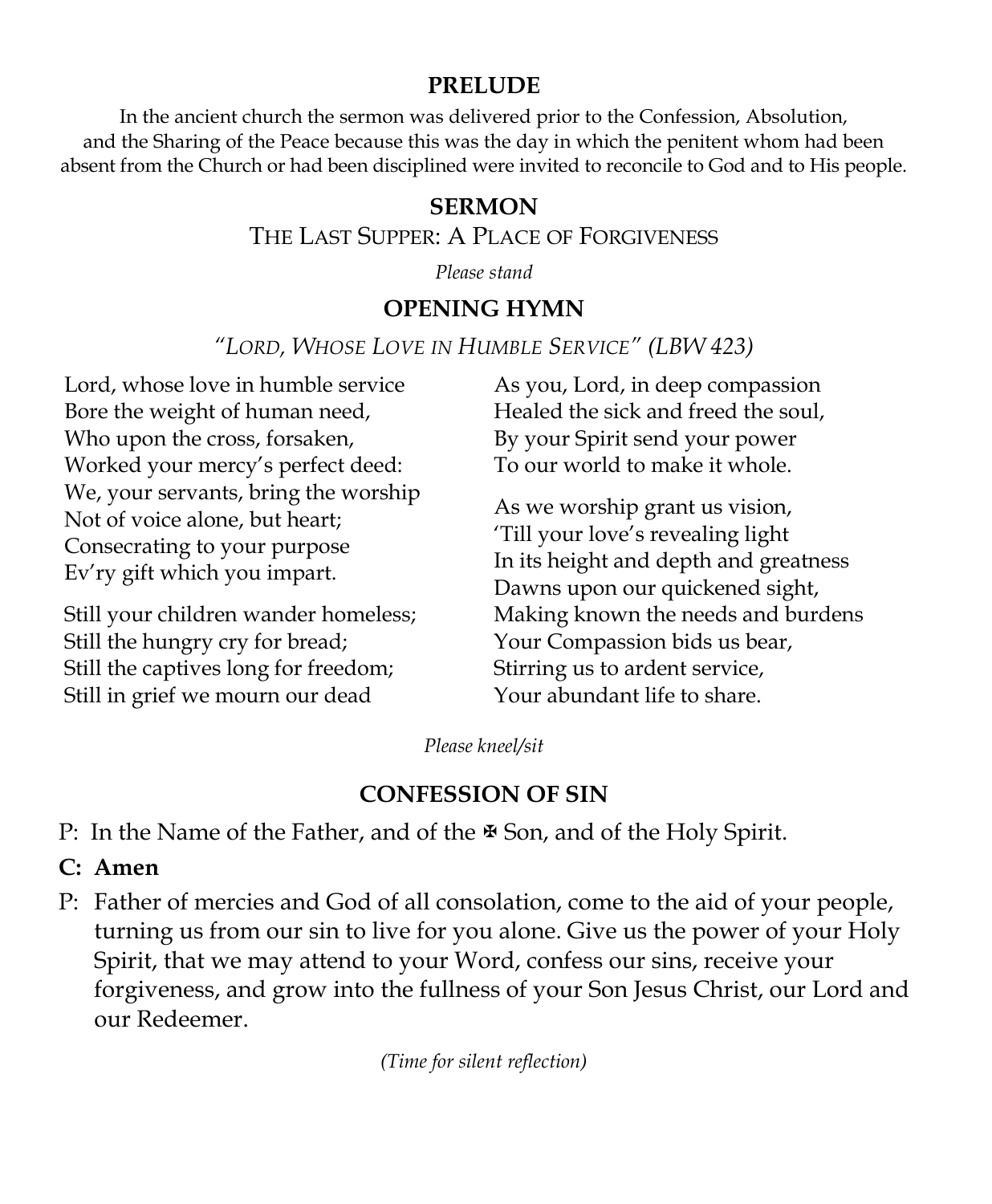## **C: Almighty God, merciful Father:**

**I, a troubled and penitent sinner, confess to you all my sins and iniquities with which I have offended you and for which I justly deserve your punishment. But I am sorry for them, and repent of them, and pray for your boundless mercy. For the sake of the suffering and death of your Son, Jesus Christ, be gracious and merciful to me, a poor sinful being; forgive my sins, g i v e me your Holy Spirit for the amendment of my sinful life, and bring me to life everlasting. Amen** 

# **PRONOUNCEMENT OF FORGIVENESS**

- P: Almighty God in His mercy has given His Son to die for us and, for His sake, forgives us all our sins. Through His Holy Spirit He cleanses us and gives us power to proclaim the mighty deeds of God who called us out of darkness into the splendor of His light. In the grace of Jesus Christ, and by His authority, I declare to you the entire forgiveness of all your sins, in the name of the Father, and of the  $\mathbb F$  Son, and of the Holy Spirit.
- **C: Amen.**

*Those gathered may come forward and kneel. The minister, laying both hands on each person's head, addresses each in turn:*

P: In obedience to the command of our Lord Jesus Christ, I forgive you all your sins. (**Amen)**

*Please stand for the Sharing of the Peace and remain standing for the Prayer of the Day*

# **SHARING OF THE PEACE**

- P: The peace of the Lord be with you always.
- C: **And also with you.**

*The congregation greets one another in the peace of the Lord.*

# **PRAYER OF THE DAY**

- P: The Lord be with you.
- **C: And also with you.**
- P: Holy God, source of all love, on the night of his betrayal, Jesus gave his disciples a new commandment: To love one another as he had loved them. By your Holy Spirit write this commandment on our hearts; through your Son, Jesus Christ our Lord, who lives and reigns with you and the Holy Spirit, one God, now and forever.
- **C: Amen**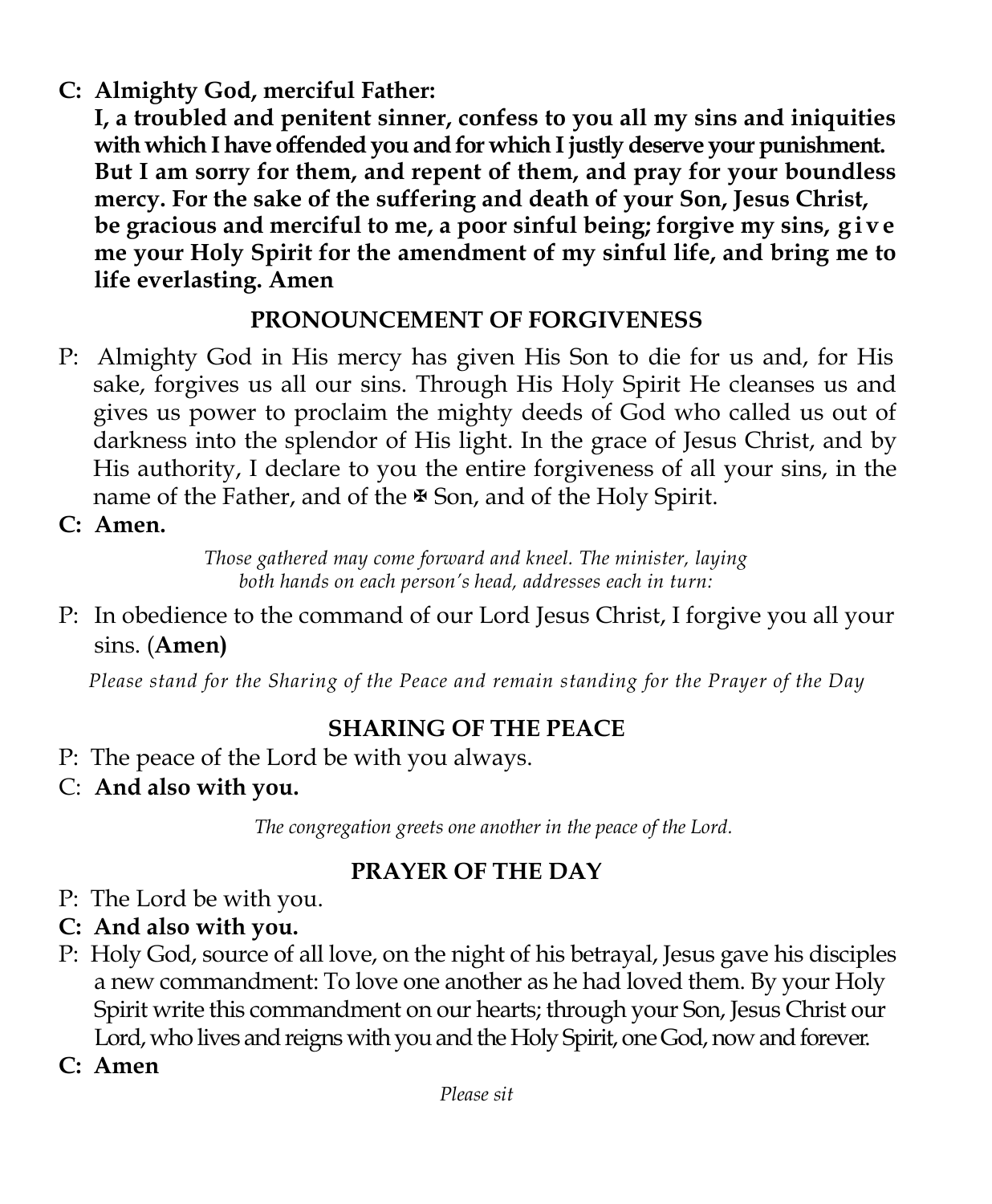#### **SCRIPTURE READINGS**

First Lesson: Jeremiah 31:31-34

Responsorial Psalm: 116:12-19

Second Lesson: 1 Corinthians 11:17-32

*Please stand*

Gospel Reading: John 13:1-17, 34

*Please sit*

HYMN – *"WHAT A FRIEND WE HAVE IN JESUS" (LBW 439)*

*Please stand*

## **THE PRAYERS**

*After each portion of the prayer, the Pastor will say, "Lord in your mercy…" The congregation will respond, "Hear our prayer."*

P: Confident in God's steadfast love through Jesus Christ and guided by the Holy Spirit, let us pray for the whole people of God in Christ Jesus, and for all people according to their needs.

*The prayers conclude:*

- P: Into your hands, O Lord, we commend all for whom we pray, trusting in your mercy; through your Son, Jesus Christ our Lord.
- **C: Amen**

*Please sit*

## **OFFERING**

DR. JAEYONG LEE *Please stand*

## **THE OFFERTORY**

**C: What shall I render to the Lord for all his benefits to me? I will offer the sacrifice of thanksgiving and will call on the name of the Lord. I will take the cup of salvation and will call on the name of the Lord. I will pay my vows to the Lord now in the presence of all his people, in the courts of the Lord's house, in the midst of you, O Jerusalem.** *(Psalm 116:12-14, 19)*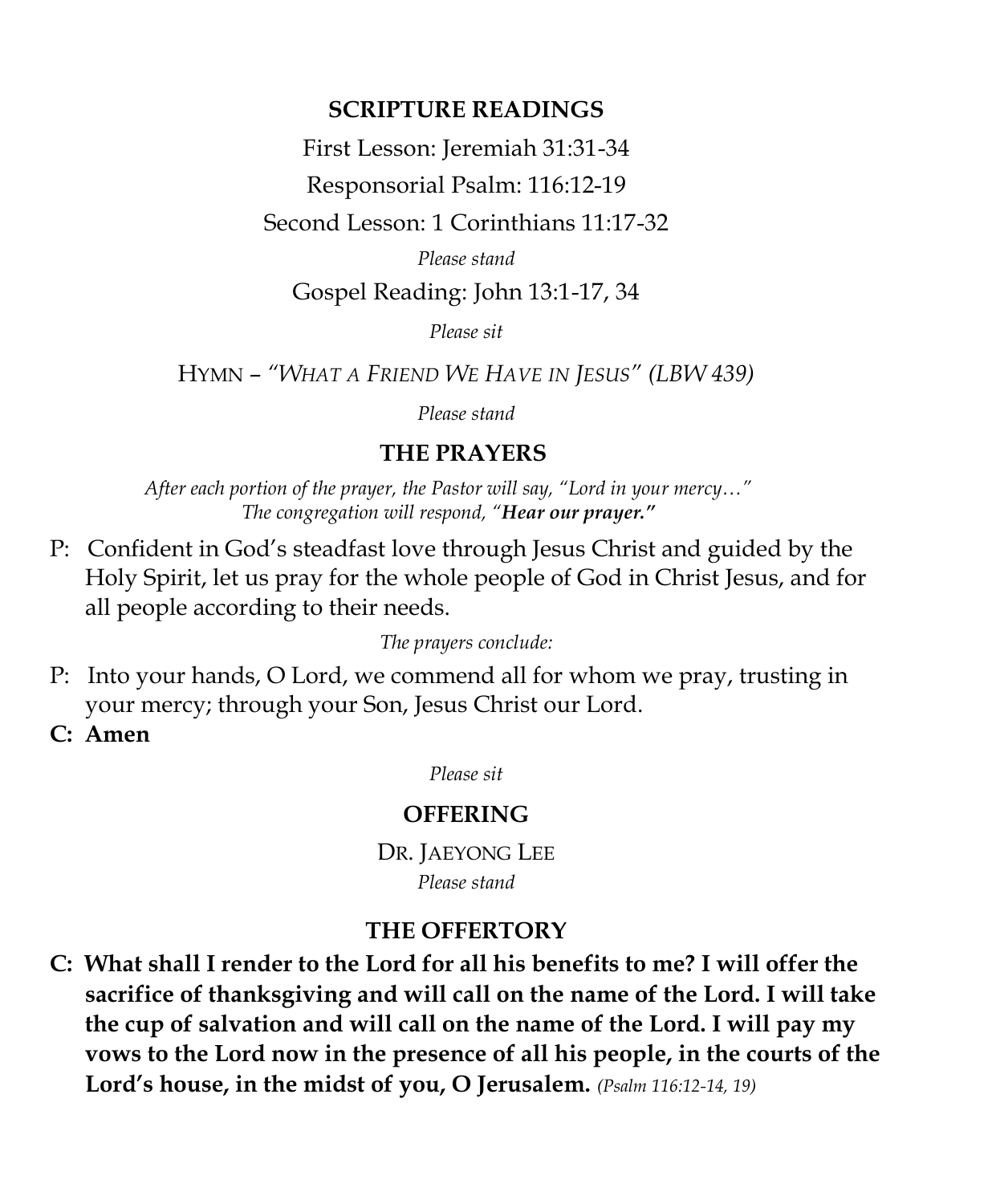- P: Let us pray. Merciful Father,
- **C: We offer with joy and thanksgiving what you have first given us—our selves, our time, and our possessions, signs of your gracious love. Receive them for the sake of him who offered himself for us, Jesus Christ our Lord. Amen**

## **THE HOLY MEAL**

## **The Great Thanksgiving ~ P. 88**

P: The Lord be with you. **C: And also with you.**

- 
- P: Lift up your hearts. **C: We lift them up to the Lord.**
- P: Let us give thanks to the Lord our God. **C: It is right to give Him thanks and praise.**
- P: It is indeed right and salutary holy Father, almighty, everlasting God. Through Jesus Christ our Lord, whom John the baptizer heralded as the anointed One, the very Lamb of God, calling sinners to repent, to escape the judgment of his coming. Therefore with Angels and Archangels, and with all of the company of heaven, we laud and magnify Your glorious name; evermore praising You and saying:
- **C: Holy, holy, holy Lord, Lord God of pow'r and might: Heaven and earth are full of your glory. Hosanna in the highest. Blessed is he who comes in the name of the Lord. Hosanna in the highest.**
- P: Therefore, gracious Father, with this bread and cup we remember the life our Lord offered for us. And, believing the witness of His resurrection, we await His coming in power to share with us the great and promised feast.
- **C**: **Amen. Come, Lord Jesus.**
- P: Send now, we pray, your Holy Spirit, the spirit of our Lord and of His resurrection, that we who receive the Lord's body and blood may live to the praise of your glory and receive our inheritance with all your saints in light.
- **C: Amen. Come, Holy Spirit.**
- P: On this night in which He was betrayed, our Lord Jesus took bread, and gave thanks, broke it, and gave it to His disciples, saying, 'Take and eat; this is my body, given for you. Do this for the remembrance of me.'

Again, after supper, He took the cup, gave thanks, and gave it for all to drink, saying, 'This cup is the new covenant in my blood, shed for you and for all people for the forgiveness of sin. Do this for the remembrance of me.'

P: Lord, remember us in your kingdom and teach us to pray: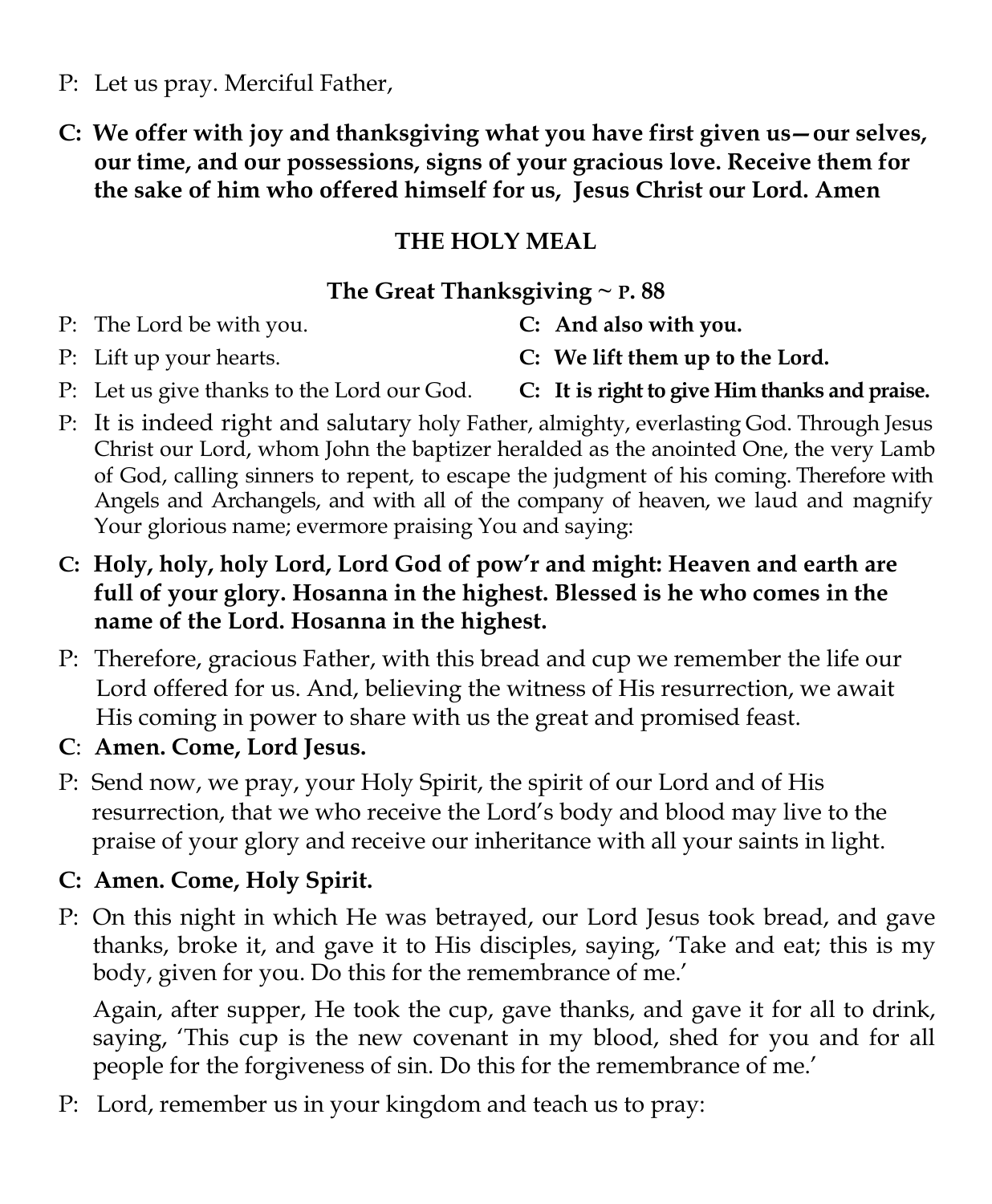**C: Our Father, who art in heaven, hallowed be thy name, thy kingdom come, thy will be done, on earth as it is in heaven. Give us this day our daily bread; and forgive us our trespasses, as we forgive those who trespass against us; and lead us not into temptation, but deliver us from evil. For thine is the kingdom, and the power, and the glory, forever and ever. Amen**

#### **LAMB OF GOD**  $\sim$  *P.* 92 LBW

**Lamb of God, you take away the sin of the world; have mercy on us. Lamb of God, you take away the sin of the world; have mercy on us. Lamb of God, you take away the sin of the world; grant us peace, grant us peace.**

*Please sit*

#### **DISTRIBUTION**

#### **COMMUNION HYMNS:**

#### *"BREAK NOW THE BREAD OF LIFE" (LBW 235)*

1 Break thou the bread of life, Dear Lord, to me, As thou didst break the loaves Beside the sea. Beyond the sacred page I seek thee, Lord; My spirit pants for thee, O living Word!

2 Bless thou the truth, dear Lord, To me, to me, As thou didst blest the bread by Galilee. Then shall all bondage cease, All fetters fall; And I shall find my peace, My All-in-all!

*"LET US BREAK BREAD TOGETHER" (LBW 212)*

1 Let us break bread together on our knees; Let us break bread together on our knees.

*Refrain When I fall on my knees, With my face to the rising sun, O Lord, have mercy on me.*

2 Let us drink wine together on our knees; Let us drink wine together on our knees. *(refrain)*

3 Let us praise God together on our knees; Let us praise God together on our knees. *(refrain)*